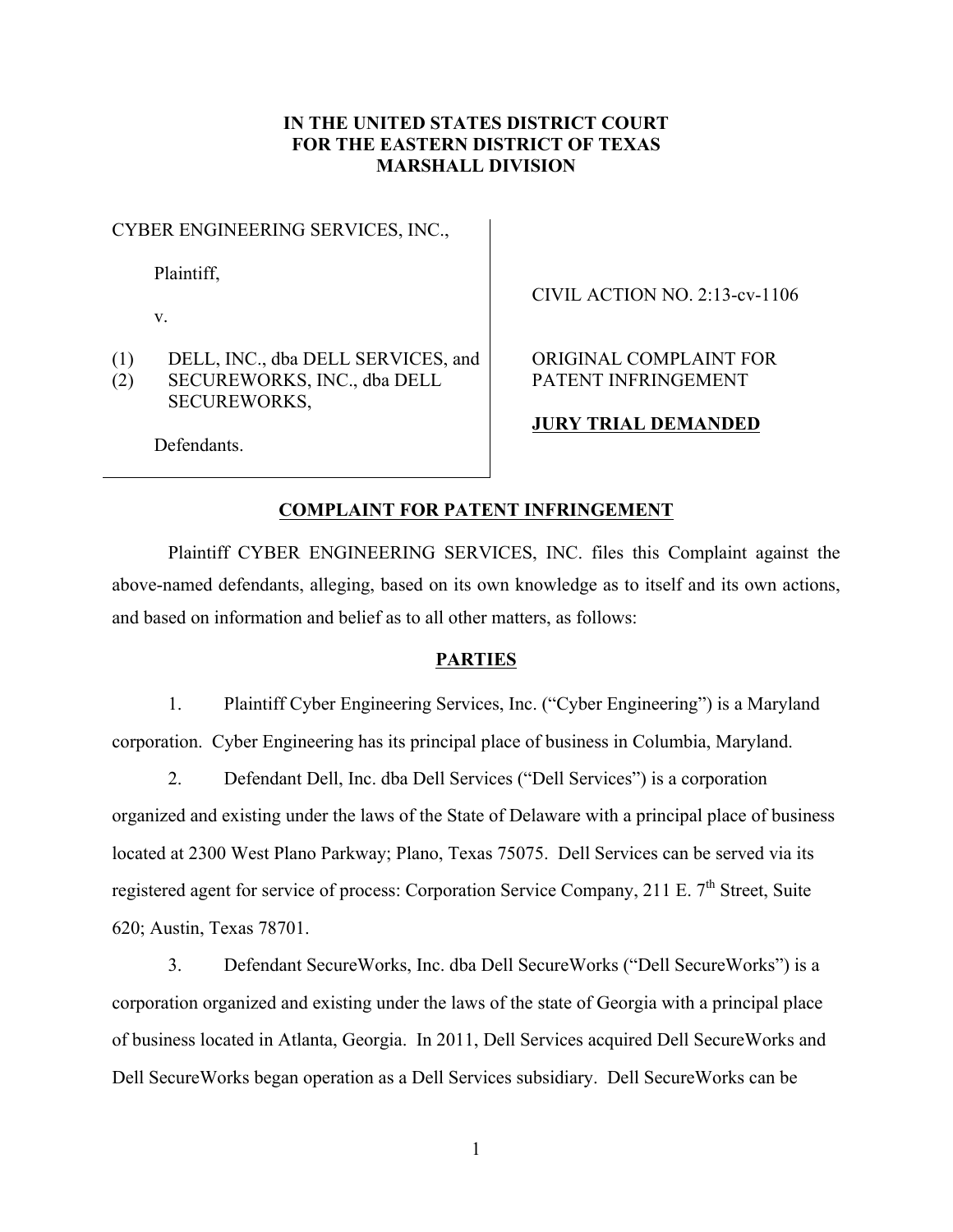served via its registered agent for service of process: Corporation Service Company, 211 E  $7<sup>th</sup>$ Street, Suite 620; Austin, Texas 78701.

### **JURISDICTION AND VENUE**

4. This is an action for infringement of a United States patent arising under 35 U.S.C. §§ 271, 281, and 284-285, among others. This Court has subject matter jurisdiction of the action under 28 U.S.C. §1331 and §1338(a).

5. Venue is proper in this district pursuant to 28 U.S.C. §§ 1391 and 1400(b). Defendants have transacted business in this district, and have committed and/or induced acts of patent infringement in this district.

6. Defendants are subject to this Court's specific and general personal jurisdiction pursuant to due process and/or the Texas Long Arm Statute, due at least to their substantial business in this forum, including: (i) at least a portion of the infringements alleged herein; and (ii) regularly doing or soliciting business, engaging in other persistent courses of conduct, and/or deriving substantial revenue from goods and services provided to individuals in Texas and in this district.

### **INFRINGEMENT OF U.S. PATENT NO. 8,291,500**

7. On October 16, 2012, United States Patent No. 8,291,500 ("the '500 patent") was duly and legally issued by the United States Patent and Trademark Office for an invention entitled "Systems and Methods for Automated Malware Artifact Retrieval and Analysis." A true and correct copy of the '500 patent is attached hereto as Exhibit A.

8. Cyber Engineering is the owner of the '500 patent with all substantive rights in and to that patent, including the sole and exclusive right to prosecute this action and enforce the '500 patent against infringers, and to collect damages for all relevant times.

9. Defendants have infringed the '500 patent by using the patented method. Defendants' Counter Threat Unit (CTU) uses the patented method to identify malware artifacts and to provide malware-threat intelligence to its customers. For example, defendants' CTU used the patented method to analyze the Comfoo Advanced Persistent Threat malware as described in

2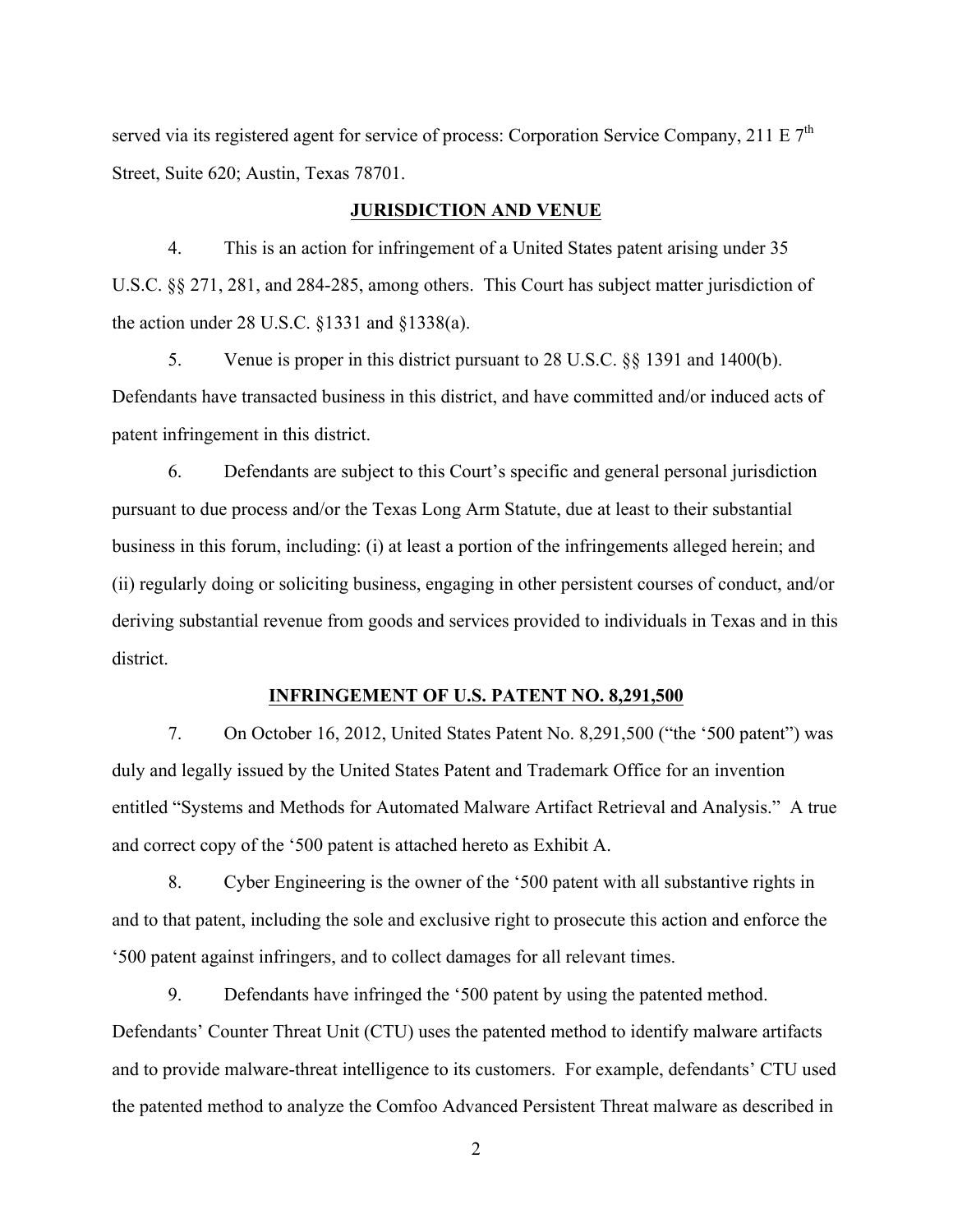the July 2013 article, "Secrets of the Comfoo Masters" by Joe Stewart and Don Jackson. Additionally, defendants infringe the patented method by using, selling, and offering to sell, the products resulting from their use of the patented method. Defendants sell products resulting from their practice of the patented method, including at least intelligence reports offered as part of their "Managed Advanced Malware Protection" services.

10. Cyber Engineering has been damaged as a result of the infringing conduct by defendants and, thus, defendants are liable to Cyber Engineering in an amount that adequately compensates it for their infringements, which, by law, cannot be less than a reasonable royalty, together with interest and costs as fixed by this Court under 35 U.S.C. § 284.

#### **JURY DEMAND**

Cyber Engineering hereby requests a trial by jury pursuant to Rule 38 of the Federal Rules of Civil Procedure of any issues so triable by right.

### **PRAYER FOR RELIEF**

Cyber Engineering requests that the Court find in its favor and against defendants, and that the Court grant Cyber Engineering the following relief:

a. Judgment that one or more claims of United States Patent No. 8,291,500 has been infringed, either literally and/or under the doctrine of equivalents, by defendants;

b. Judgment that defendants account for and pay to Cyber Engineering all damages to and costs incurred by Cyber Engineering because of defendants' infringing activities and other conduct complained of herein;

c. That defendants' infringements be found to be willful, and that the Court award treble damages for the period of such willful infringement pursuant to 35 U.S.C. § 284;

d. That Cyber Engineering be granted pre-judgment and post-judgment interest on the damages caused by defendants' infringing activities and other conduct complained of herein;

e. That this Court declare this an exceptional case and award Cyber Engineering its reasonable attorney's fees and costs in accordance with 35 U.S.C. § 285; and

f. That Cyber Engineering be granted such other and further relief as the Court may

3